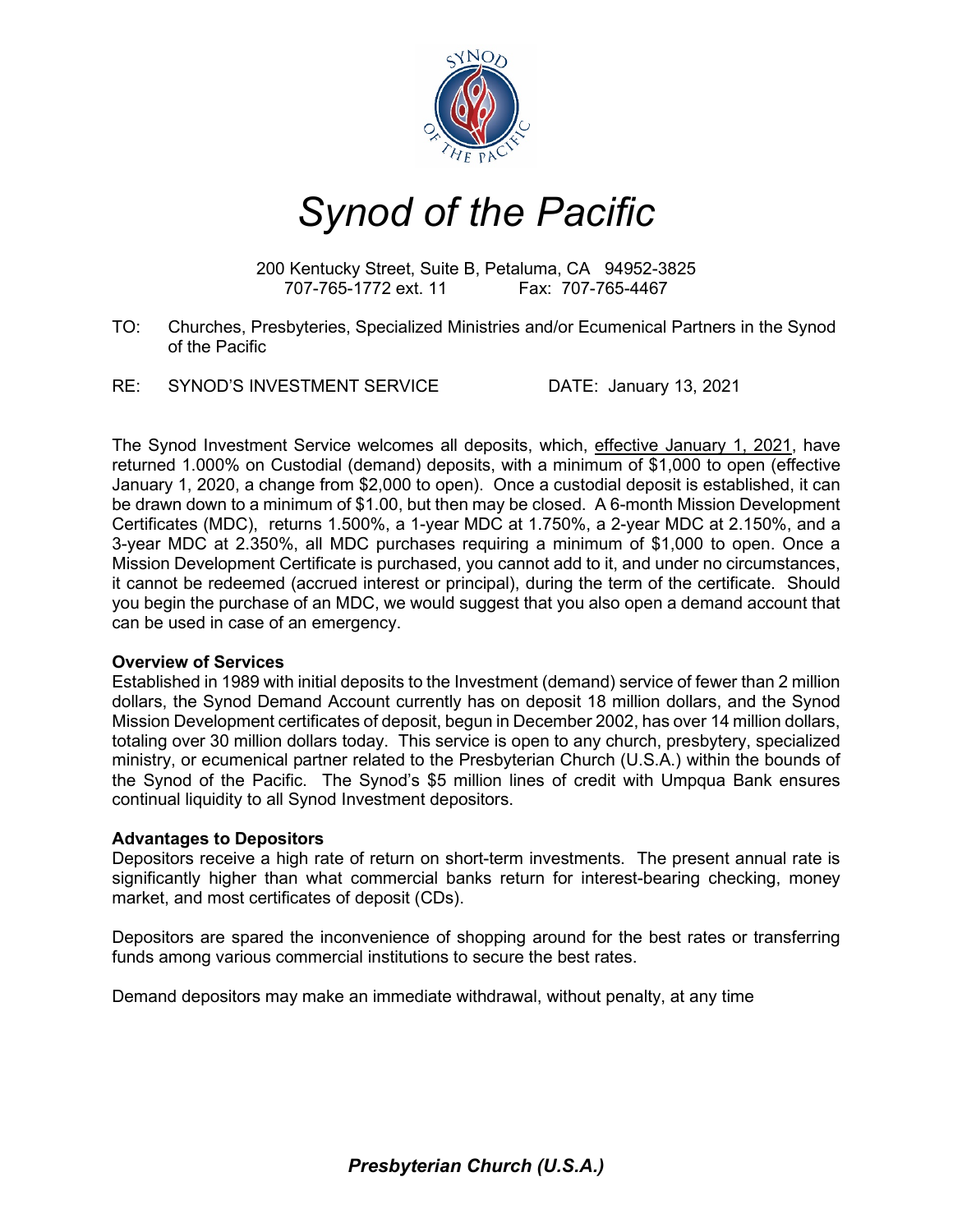# **Synod's Investment Service January 13, 2021, Page 2**

during regular business hours. There is no maturity date; funds are always available. Mission Development depositors have a maturity date due to the term of the certificate.

Depositors participate in the Synod's mission service by underwriting its Amortized/Line Loan

Service, which supports new church/church construction, refinancing and/or renovation, as well as equity. green and insurance loans, and other programs and special needs of churches, presbyteries, and agencies across the Synod.

## **Advantages to the Synod**

1. The Synod Investment Service funds the Synod Amortized/Line Loan Service, allowing the Synod to reduce expensive borrowing from commercial banking institutions.

2. The Synod supports ministry among its eleven presbyteries using the difference in its cost of funds (interest rates) between investment deposits and line/amortized loans.

## **Policies and Procedures**

- 1. The Synod will accept deposits to its post office box from Presbyterian Church (U.S.A.) congregations, presbyteries, and specialized ministries within its bounds, and related organizations and ecumenical ministries in which the Synod or any of its presbyteries are partners. The Synod cannot accept third-party checks, and regulatory requirements prohibit the Synod from accepting deposits from individuals at this time.
- 2. The Synod's capacity to accept deposits are limited by its portfolio of outstanding Amortized/Line church loans.
- 3. The initial minimum for custodial/demand deposits is \$1,000.00. Deposits or withdrawals in any amount are acceptable after the initial deposit. Although it is not necessary to maintain the \$1,000.00 balance, the Synod reserves the right to return funds in an account that falls below \$1.00.
- 4. The minimum for Mission Development certificates of deposits is \$1,000. IMPORTANT NOTE: These Mission Development Certificates are not redeemable (earned interest or principal), under any circumstances during the term of the note.
- 5. The Synod pays interest using an annual percentage rate calculated daily (360 days), based on Synod's cost of funds between its investment and loan services.
- 6. Investors receive a monthly statement, based on the calendar year, on all their accounts showing all activity for each account.

# **Frequently Asked Questions**

#### **Are the services federally insured?**

There is no federal insurance on any accounts for the Investment Service, as these funds are not invested in the market. The Synod uses its deposits to fund the Synod Line/Amortized Loan Service or reduce commercial bank loans. Since the inception of the investment service, the Synod has never lost an investor's dollar through its Loan Service.

## **How does a depositor invest?**

1. For any NEW Demand or Mission Development Certificates, complete an

The application first, accompanied by a check made payable to Synod of the Pacific, and mail it to our Petaluma post office box. If you request a transfer from a current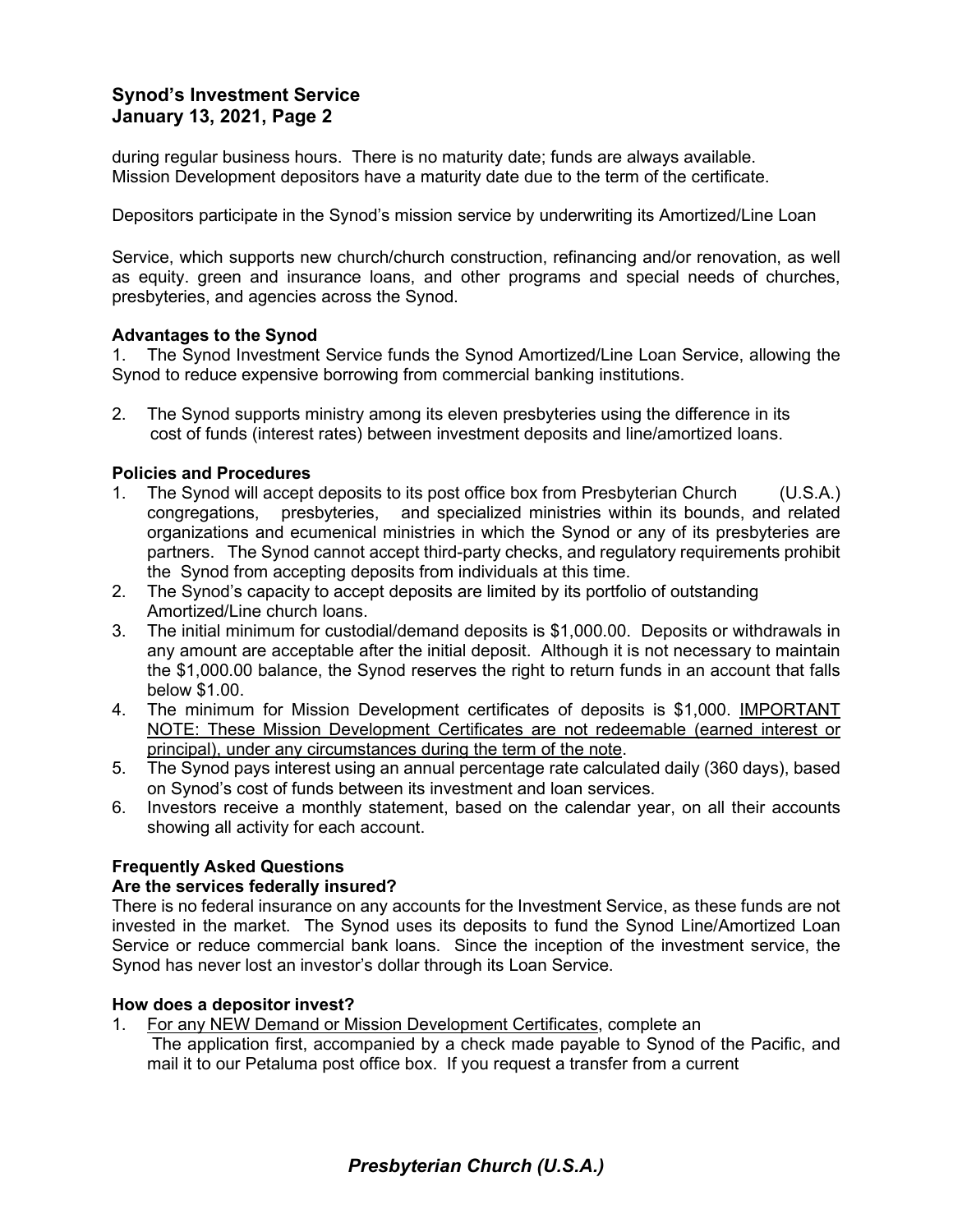# **Synod's Investment Service January 13, 2021, Page 3**

Synod account or you may wish to ach/wire the funds to the Synod, you may email. the application to the Investment Coordinator. Once your new investment is opened,

the Coordinator will send a statement or a certificate of Purchase to you.

2. Complete an authorizing letter listing the names, telephone contact number, and email address of at least three persons authorized to draw on all your accounts (or for each account, where the authorizing persons are different.) Further, a depositor may place any restrictions on withdrawals – simply state these restrictions in the same authorizing letter, and they will be honored.

3. If it is not a new deposit, make your check payable to Synod of the Pacific, and indicate on the memo line, the investment number and/or name of the account to where the funds should be deposited.

4. The Synod receives all checks, other than third-party checks, to:

## Synod of the Pacific ATT: Custodial or Investment Deposits\* P.O. Box 964 Petaluma, CA 94953-0964 (\*Important\* there are five departments at this post office box – Benefits, Custodial/Investments, General Fund, Loans, and Mission Treasury)

5. If a depositor is uncomfortable mailing a large deposit, it can be electronically transferred. Contact your bank, but you may be charged a fee. Please call the Coordinator for ach/wire information. A depositor must advise the Coordinator of the date and amount an ach/wire is to be deposited to Synod's account.

# **Can a depositor open multiple accounts to segregate its various funds?**

Yes. The \$1,000.00 initial minimum deposit applies to each investment account. An Investment Number will be assigned when purchased. Monthly statements, based on the calendar year, are mailed for each investment the Synod holds on a depositor's behalf, showing all account activity from the beginning of the year, and the interest rate as it changes during the year. Interest earned at month-end and not withdrawn are added to the account and draws interest itself in subsequent periods.

# **How is the interest rate set?**

The Synod is using a 'cost of funds' policy, maintaining at least a 2.500% spread between investments and loans. This spread is needed to cover Synod's overhead costs and provide net revenue. The spread needs to be closer to 2.0% when it is consistently borrowing on its line of credit.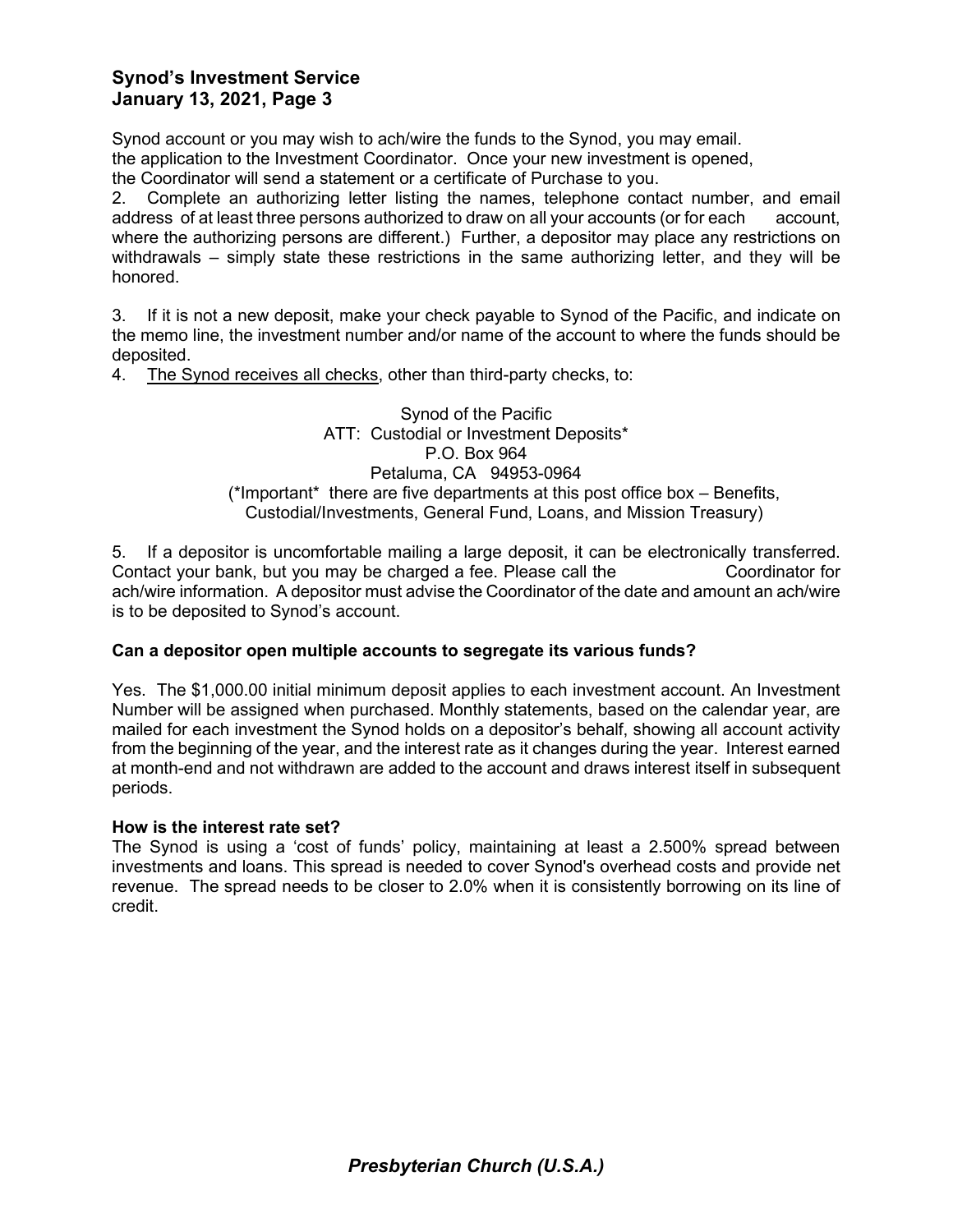Following are the rates over the last 10 years:

On 03/01/11 Rates reduced by .25% On 08/01/11 Rates reduced by .25% On 03/01/12 Rates reduced by .50% for all Custodial demand accounts On 04/01/12 Rates reduced by .50% for all new Mission Development Certificates On 06/01/12 Rates reduced by 1.00% On 01/01/21 Rates reduced by 0.20% for Demand, 6 Month and 1 Year MDC's

To date 1.000% for demand accounts, 1.500% for 6-month MDCs, 1.750% for one-year MDC, 2.150% for two-year MDCs, and 2.350% for three-year MDCs.

When the Synod recommends a rate change, through its Mission Finance Committee, all eligible depositors are notified.

#### **How often does the interest rate change?**

Synod's rate change has varied from year to year, as determined by the Synod Mission Finance Committee. Following is the eight-year rate experience on only the Investment and Synod Line/Amortized loans:

|                   | (Prime     | Demand | 6 Mo       | $1-Yr$     | $2-Yr$     | $3-Yr$             |                               | Amortized        |
|-------------------|------------|--------|------------|------------|------------|--------------------|-------------------------------|------------------|
| Date              | Rate)      | Fund   | <b>MDC</b> | MDC.       | <b>MDC</b> | <b>MDC</b>         | Line of Credit                | Loans            |
| March 1, 2011     | 3.250%     | 3.000% | 3.500%     | 3.750%     | 3.950%     | 4.150%             | $6.500\%$ -                   | 6.250%-5.500%    |
|                   |            |        |            |            |            |                    | 5.750%                        |                  |
| August 1, 2011    | 3.250%     | 2.750% | 3.250%     | 3.500%     | 3.700%     | 3.900%             | $6.250% -$                    | 6.000%-5.250%    |
|                   |            |        |            |            |            |                    | 5.500%                        |                  |
| March 1, 2012     | 3.250%     | 2.250% |            |            |            |                    |                               |                  |
| April 1, 2012     |            |        | 2.750%     | 3.000%     | 3.200%     | 3.400%             | $6.125% -$                    | 5.875%-5,125%    |
|                   |            |        |            |            |            |                    | 5.365%                        |                  |
| June 1, 2012      | 3.250%     | 1.250% | 1.750%     | 2.000%     | 2.200%     | 2.400%             | 5.625%-                       | 5.375%-4.625%    |
|                   |            |        |            |            |            |                    | 4.875%                        |                  |
| September 1, 2014 | $\epsilon$ | 66     | $\epsilon$ | $\epsilon$ | $\epsilon$ | $\epsilon\epsilon$ | $\epsilon\epsilon$<br>$^{16}$ | $\epsilon$<br>66 |
| June 1, 2018      | 2.500%     | 1.200% | 1.700%     | 1.950%     | 2.150%     | 2.350%             | 5.750%-                       | 5.500%-3.750%    |
|                   |            |        |            |            |            |                    | 5.000%                        |                  |
|                   |            |        |            |            |            |                    |                               |                  |
| January 1, 2021   | 2.500%     | 1.000% | 1.500%     | 1.750%     | 2.150%     | 2.350%             | 5.750%-                       | 5.500%-3.750%    |
|                   |            |        |            |            |            |                    | 5.000%                        |                  |
|                   |            |        |            |            |            |                    |                               |                  |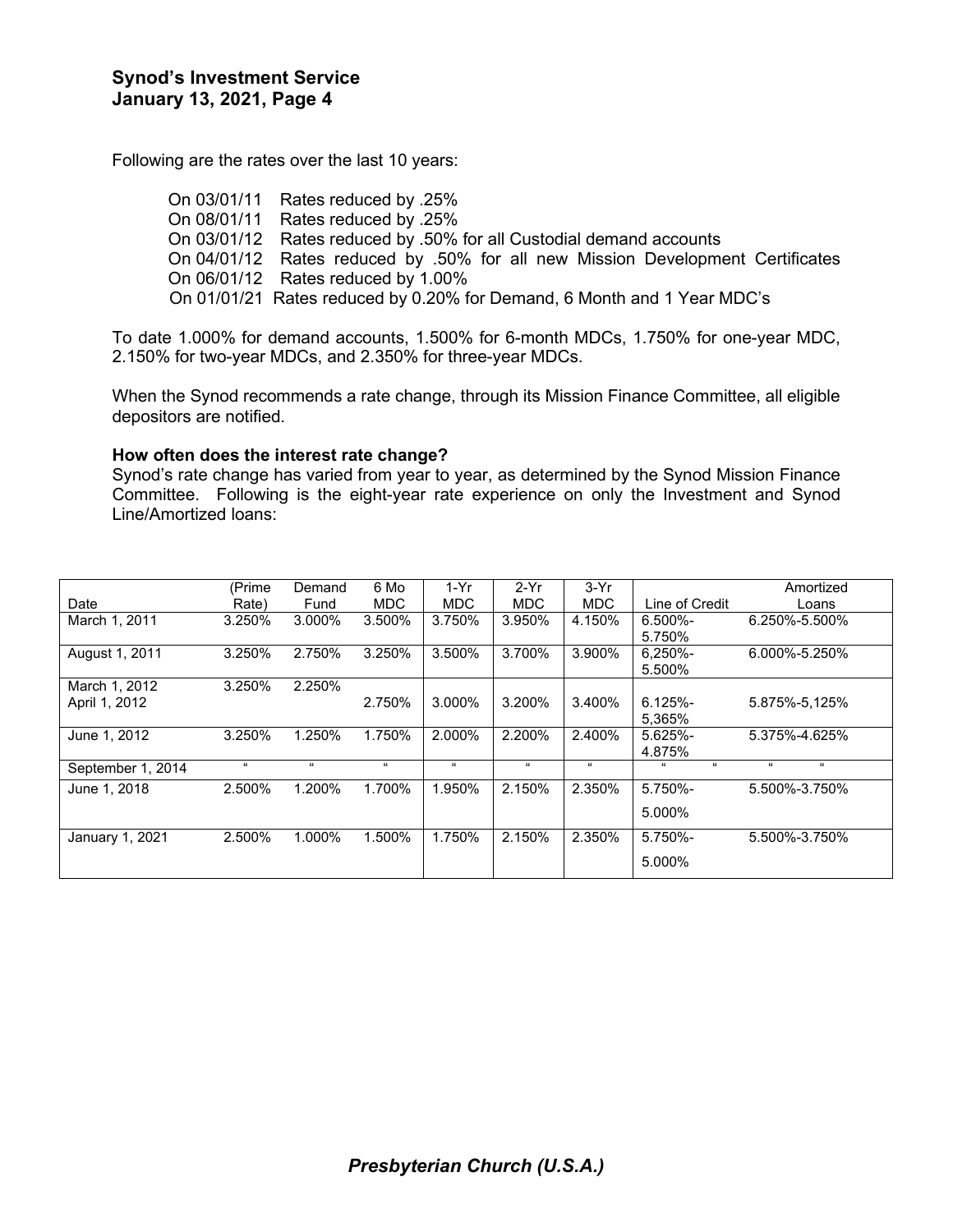# **Synod Investment Service January 13, 2021, Page 5**

## **How and when can a depositor draw on its investment account(s)?**

For demand (custodial) accounts only, a depositor may withdraw any amount as often as it wishes or all its funds at any time, without penalty. For Mission Development Certificates, a request can be made at the maturity date only.

All draws are required by two persons with their personal code, one to request and one to confirm. The most expeditious way to request is, email the Coordinator, carboning the other persons authorized to draw, stating your name, your church, the amount of the draw, the investment number from which to draw and advise in that email that at least one of the authorized persons will respond with their and indicate that he/she confirms the first person's request to draw. Please do NOT reply to all with your codes. Your personal code is just that and cannot be shared with others. The Coordinator will then respond to everyone and advise when the draw will be processed. You may also call by phone with two authorized persons (together or separately) can call our 800-754-0669 ext.11, ask, or leave a message for the Coordinator with the same information outlined in the email. We also welcome fax to 707-765-4467 or scan a letter, which is usually done if a church restricts requests by signature only. Further, depositors can also request electronically, but it must be in writing (auditors' requirement), indicating the name of the bank, ABA wire number (this routing number is not always the same as appears on your checks), the account number, and the account name. A church may also send a letter by snail mail; however, it is not timely, and is the least desirable way to draw funds.

Contact the Coordinator for recurring monthly or quarterly checks payable to the church, transfers between accounts, and scheduling monthly loan payments - again these requests must be in writing.

#### **How does the depositor receive its funds?**

1. Normally the Synod issues a check. Please allow five working days for the transmittal of the funds. All checks will be payable to and mailed to the depositor's address. In the case of recurring monthly or quarterly checks, they will be issued usually the tenth of the month, or the tenth of the first month of the quarter for the previous quarter.

2. Funds can be electronically sent via ACH.

#### **If a church has a Synod loan, can it still deposit to the Synod Investment Services?**

Yes. The Loan Service and the Synod Investment Service are separate funds. A church can have both or one without the other.

If a church has a Synod loan and an investment account, the Synod would be happy to work with the church to set up a debt-reduction demand account to pay the loan (through a monthly recurring journal entry). This would ensure timely payments on the loan and save the church time in writing a check and mailing it to the post office box. (A church could have a net reduction in the loan interest, due to earned interest on your debt reduction demand account).